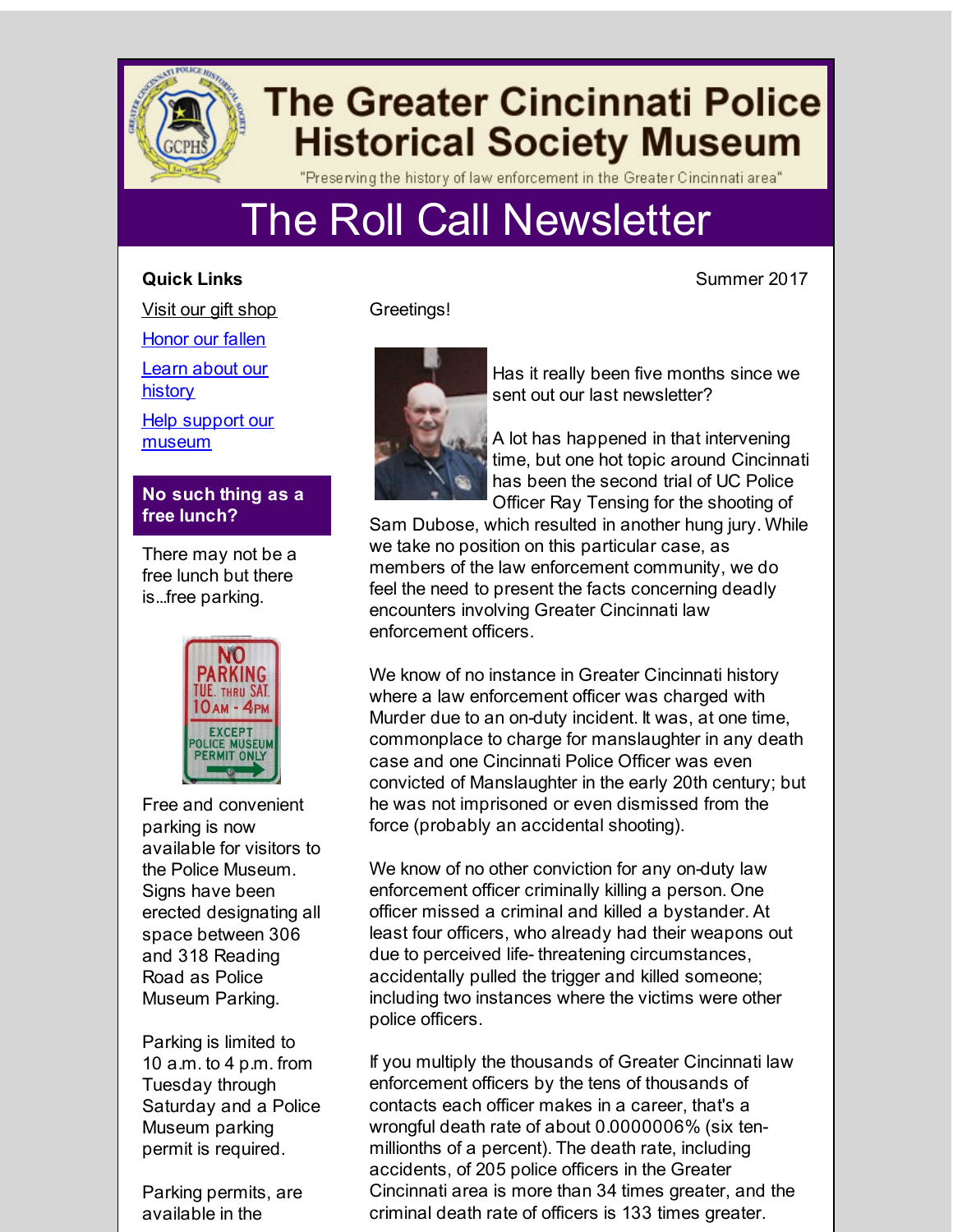Museum Gift Shop.

#### **Meet your police museum staff**

*This month, we present PO Charles A. Klug RET, Sales Chairman.*



On May 5, 2017, 48 years after his first day in the Police Academy on Broadway, our Sales Chairman, retired Police Officer Charles A. Klug, was awarded the first ever "President's Award" at the 50th Annual Hamilton County Law Enforcement Awards.

Charlie was born in 1941 and graduated from Elder High School during 1959. After high school, he clerked at the Blind Library in the Cincinnati Public Library and later became a Press Helper at the C.J. Krehbiel Printing Company in Northside. While working there in 1968 and 1969 he also worked part-time for Tri-State Private Police awaiting a fulltime police officer position to open in Cincinnati.

On May 4, 1969, Charlie joined the

If there are any questions you want to ask, if you want to volunteer, or if there is something you'd like to see in a future issue, please contact me [here.](mailto:skramer@reagan.com)

Thank you for your continued support.

Lt. Steve Kramer, RET

## **How they get honored** by Lt. Steve Kramer, RET

The erection of memorials for all fallen officers from any municipality began in 1909 in Kansas City - 118 years after the first line of duty death (LODD) was registered in Albany, NY in 1791. And therein lies a problem. How does one go about finding them when a memorial is commissioned a century or two after the fact?

How especially is it done when the memorial has a regional (e.g. Greater Cincinnati Police Museum) or national scope? And to what extent are they proven?

The first attempts to list LODDs in Cincinnati was done by newspapers and other publications. The first attempt by the Cincinnati Police Department (CPD) seems to be in 1891; probably in concert with the publication of *Our Police* (Roe, 1891). We imagine the monographs, newspapers, and books authors relied on, incestuously, for their data and as "proof."

The 1891 list was printed in CPD Annual Reports up to 2000. During 1960, the American Police Hall of Fame and Memorial compiled their list of LODDs by soliciting law enforcement agencies. The CPD provided them with the 1891 list, as amended with more recent deaths. During 1976 and 1988, when the FOP Ladies' Auxiliary and FOP, respectively, commissioned their memorials, they relied on the same list. The National Law Enforcement Officers Memorial (NLEOM) also solicited law enforcement agencies to build their list in 1991. During 1997, the CPD began posting on-line memorials from the 1891 list, as amended. The Officer's Down Memorial Page (ODMP) began posting LODDs from the NLEOM. In other words, the 1891 list, with other LODDs subsequently added as they occurred, was the sole source for every memorial in the country listing Cincinnati LODDs.

While walking in Spring Grove Cemetery one day in 2006, I happened upon Deputy Sheriff Thomas Higdon's monument and noted a date of death in 1866 - 14 years later than my recollection. The Greater Cincinnati Police Historical Society (GCPHS) research staff found that a newspaper inaccurately reported his death in 1852 - he had merely been wounded. The NLEOM, ODMP, CPD, and FOP were notified that their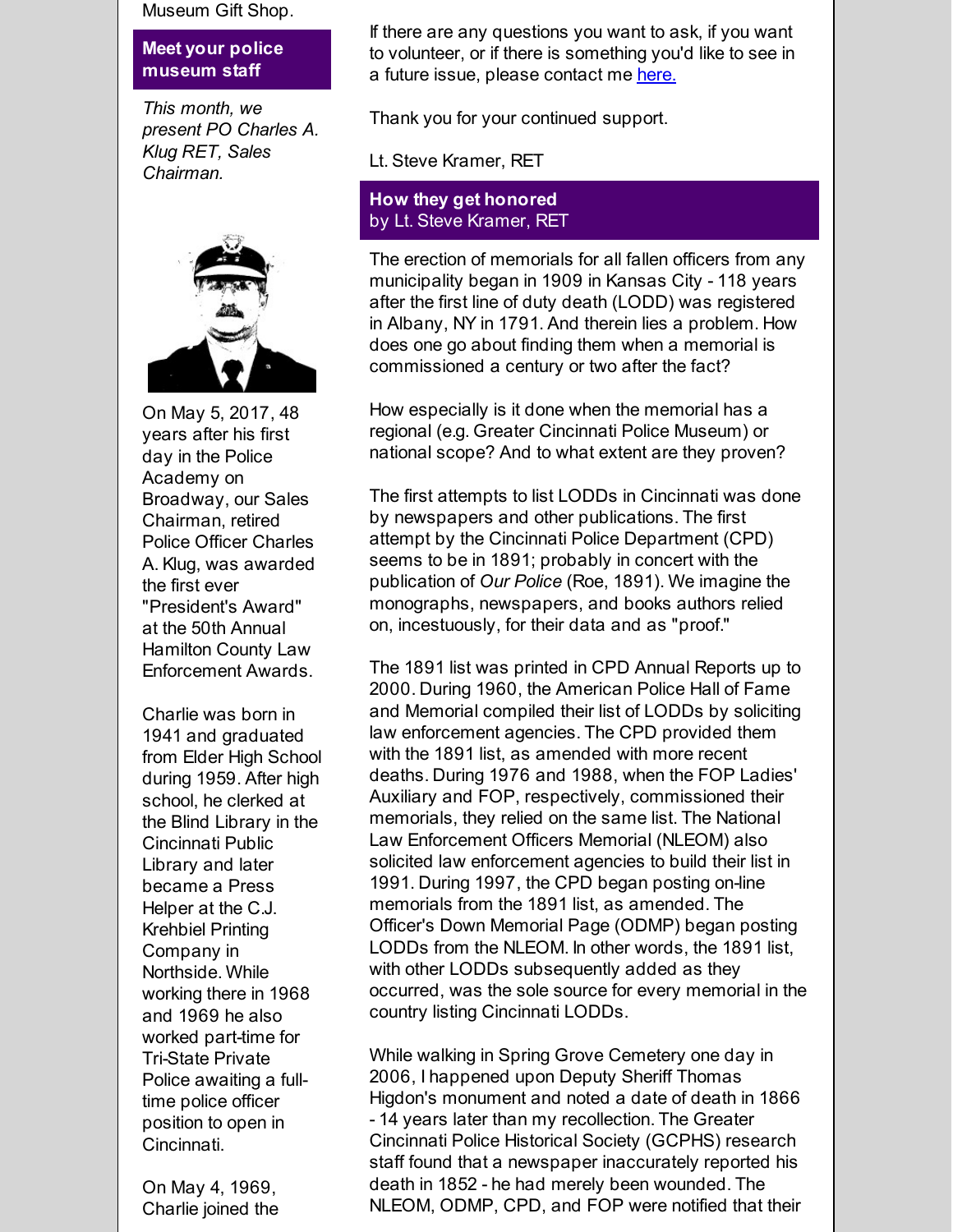Cincinnati Police Division as a Police Recruit. He was promoted to Patrolman on Aug. 17, 1969 and assigned to District 2 (314 Broadway). His Patrolman Coach was Patrolman Herb Kohus. Both Patrolmen moved to District 1 (310 Lincoln Park Drive) when that district absorbed District 2. During 1972, Patrolman Kohus trained Patrolman Ed Zieverink and in 1975 Police Officer Steve Kramer. For more than a year, all of Kohus's protégés were working with him at night in Sector 6, the downtown business district.

During 1975, Officers Zieverink and Klug joined the newly formed Special Weapons and Tactics Team and Officer Klug became its first sniper. During 1980, Officers Zieverink, Klug, and Kramer transferred to District 3 (3201 Warsaw). Officers Klug and Kramer were assigned to what would later be termed "The Greatest Relief" under Lieutenants Ronald Kellinghaus, Robert Andriot, and Robert Biddle.

On Sept. 8, 1982, at 11:17 p.m., Officer Klug notified **Communications** Section that he would back up Police Officer James Gary Weber on a report of Criminal records and memorials were wrong.

We established very strong standards for inclusion in our memorial and applied those standards to the entire 1891 list. We were shocked! We could not find any mention of a Watchman Davis - ever - except in a book, *Murder Will Out* (DeBeck, 1867). Our Historian, Cincinnati Homicide Detective Edward W. Zieverink III (RET) tried to confirm his existence and LODD death. Instead, he confirmed that he never existed. The same book listed Watchman Strawther as a second murder of a Watchman in 1846, the same year as Davis. It was not "Strawther", but "Stoddard" and Stoddard died in 1852. He is listed twice on granite memorials and both times with his name spelled wrong.

Davidson's name was also spelled wrong. Carol was also wounded and not killed in the 1852 Bedini Riots. The closer the events got to 1891, the more accurate the list is, but the damage is done. Of the first six names on at least two granite memorials, only three are LODDs and only Brasher's is spelled correctly.

We have discovered almost two dozen LODDs from this region. Our and NLEOM standards now ask for proof of birth, proof of law enforcement affiliation, proof of death, proof of on-duty circumstances, and contact information for living next of kin (for name spelling accuracy). It is not impossible to get an officer listed without these, but it is difficult.

The first in which the GCPHS was involved in adding to the NLEOM was Hamilton County Special Deputy Elmore Pressley. We determined he was born in Ashtabula County, lived in Georgia, and moved to Cincinnati, but could not find his birth certificate. Hamilton County had no records of special deputies from the 1940s. We know he was on-duty, from multiple newspaper articles, the death certificate and autopsy report. We found no relatives, but did prove, through genealogical research, that he and his wife died without issue. We found no evidence of siblings for either. In the end, our proof was sufficient and 67 years after his death, he received a headstone, full honors, and a place at the National Memorial.

The next one was found by an ODMP researcher from North Carolina who discovered a Zanesville newspaper clipping about a Cheviot motorcycle cop's fatal crash in 1921. That researcher contacted the ODMP Executive Director who contacted the GCPHS. We researched it, found sufficient proof of life, law enforcement, LODD, and descendants. We completed the paperwork and now Deputy Marshal Albert Schmitt is on the National Memorial.

We are currently working on two more. During 2016, one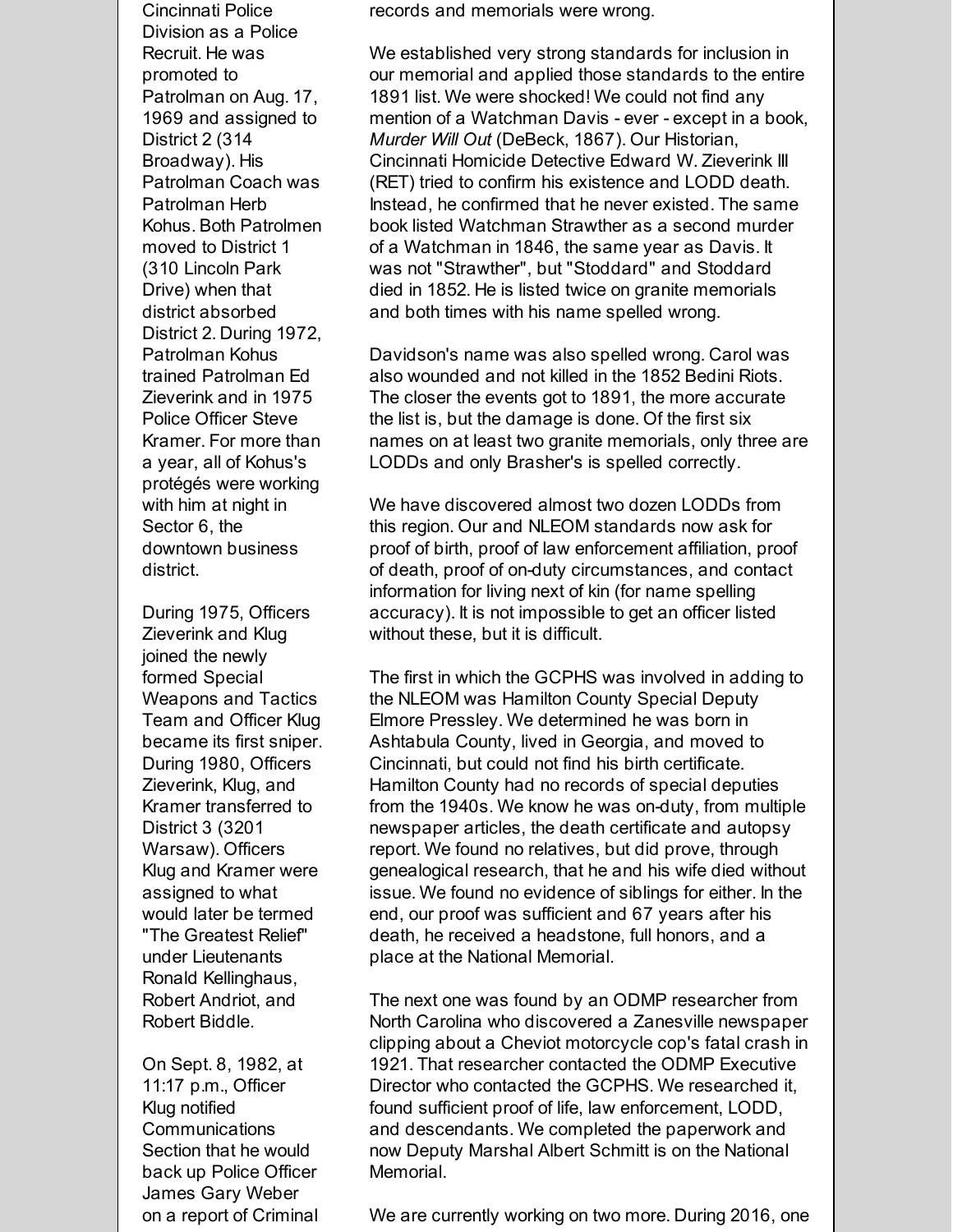Damaging at the Whippy Dip at 2790 River Road. Upon arrival, the officers spoke to the complainant at the Whippy Dip and then walked across the street to investigate the suspect's abandoned vehicle.

Officer Weber opened the driver's door to write down the vehicle identification number. Officer Klug held a flash light on the ID tag. Both officers were struck by a Corvette driven recklessly and at a high rate of speed by highly intoxicated Stephen Curry James. Officer Weber was instantly killed. Officer Klug suffered traumatic injuries from his skull down to his ankles. His legs were nearly amputated at the knees.

After almost a year in University Hospital and numerous surgeries, Officer Klug had to resign during Nov. 1986. With a desire to continue his service, he returned to work as a Police Technician and earned a stellar reputation as a Desk Man in District 3, leaving in 2005.

Still not content to sit on his laurels, when the Greater Cincinnati Police Museum reopened in 2015 on Reading Road, he began volunteering there and soon took over the Gift Shop.

of our researchers, Joyce Meyer of the Price Hill Historical Society, came across a 1908 article about a City Hall House of Detention matron being crushed in an elevator accident, Matron Rosa A. Regan. Then, another of our Volunteers, Greater Cincinnati Airport Police Chief Thomas Mentrup (RET), found she had remarried after the birth of her children. From that, we found her personnel record and more than three dozen direct descendants.

Occasionally, we search the Internet with keywords to try and discover missed LODDs. Historian Zieverink found Patrolman Hutchison died of gangrene in 1893. He was given due honors at the time of his death, but was somehow skipped over on any of the lists that we had. We proved there are no living descendants and we are working on his NLEOM application.

We have 30 on our list for which we need confirmation of specific items. Most are railroad police, two are prohibition agents, and several were missed by their own agencies. A few are probably listed, but with the wrong spelling of their names. This detective work is just one of the things we do at the Museum and why we are always looking for more Volunteers.

### **Support your Museum - join the Roll of Honor**



During 1885, the City of Cincinnati established a Roll of Honor on which were inscribed the names of members of the police force who distinguished themselves by

extraordinary acts of heroism or duty. Those whose names were inscribed were, in every case, responsible for saving lives while risking their own.

The Roll of Honor thus becomes the symbol of our plea for 1,000 men and women who are serving or who have served as law enforcement officers in the Greater Cincinnati region to help save your Museum. We do not ask that you risk your life, as you have done so often for us in your careers, but only that you support the Museum's mission with a token  $20¢$ , on average, per day.

Twenty cents! It can buy almost nothing these days. It is an amount some would rather lose than carry around in their pockets. But, it can save the Museum!

Please complete the Roll of Honor Application committing to an average donation of only \$100 per year for ten years. After the standard deduction allowed by the IRS, that is less than  $20¢$  per day. If we can find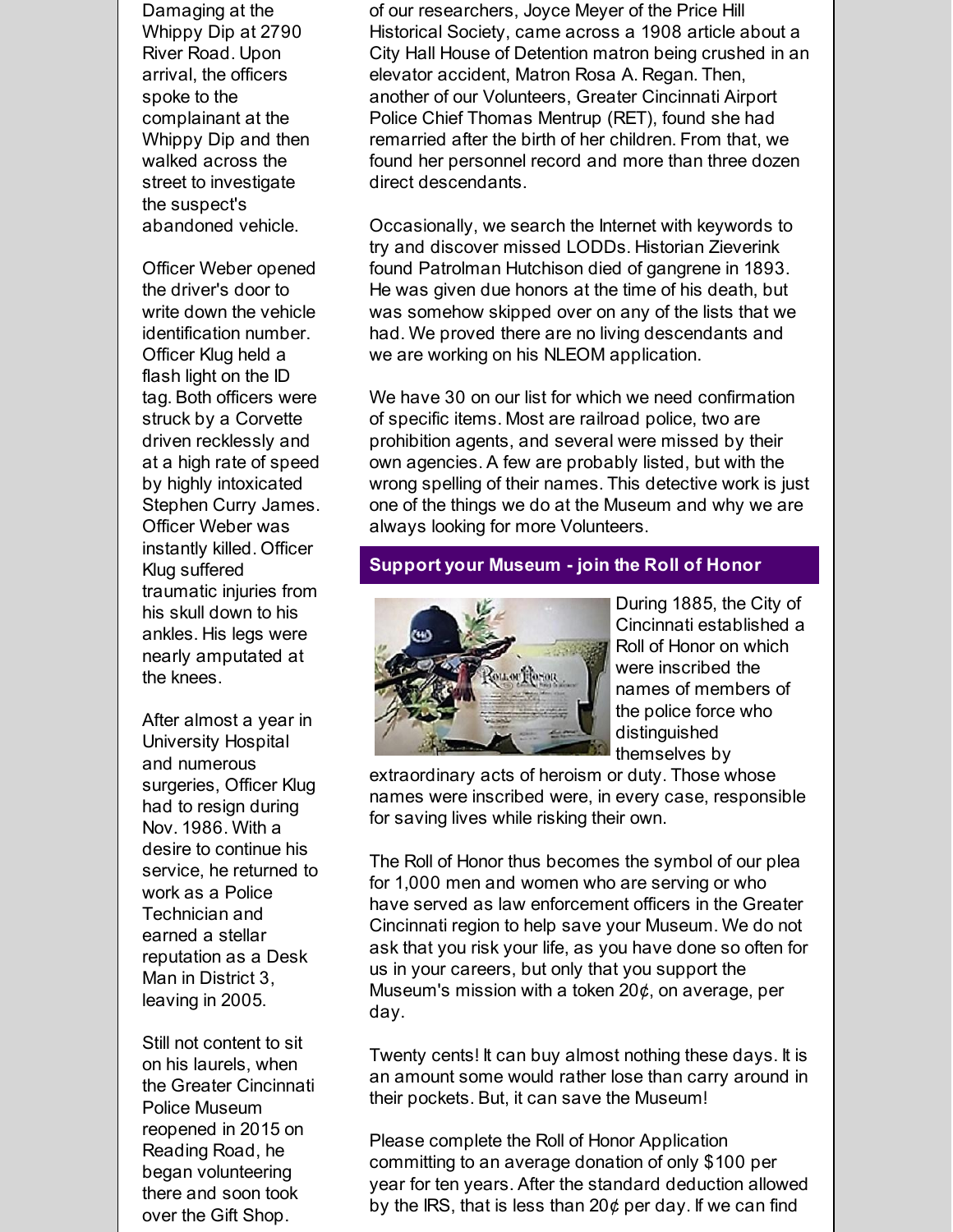Retired officers Klug, Kramer, and Zieverink can now be found at the Museum almost every Tuesday.

#### **Join the Museum**

You can become a member of the Greater Cincinnati Police Museum for only \$25 per year. That's a small price to pay to learn about the history of law enforcement in our region, but more important, to support the thousands of men and women who put their lives on the line every day to keep us safe.

Won't you consider joining this worthwhile cause?

For more information about becoming a member or to volunteer, visit [here](http://r20.rs6.net/tn.jsp?f=001b3vJYc1wNCYwCUPTG7MWwfco43PQgJ1kroFLdLYyfPaYfQlb3871Y784wCXejNKFyoHhw0EZ0vho7ljSc1Y-wsbTj-lJ2x85KTlUa0igB-fStXowWxo5SurK-8vp9t9YTbhk7TD9UN_rY32qxfue2l-Zu6PYp2N2X5J49hIzrUeejMkIleIYy1PLVCm3v0i1&c=&ch=).

1,000 (about 20% of currently living active and retired area law enforcement officers) our Museum should survive well into the 21st Century.

Get more information [here.](http://r20.rs6.net/tn.jsp?f=001b3vJYc1wNCYwCUPTG7MWwfco43PQgJ1kroFLdLYyfPaYfQlb3871Y784wCXejNKF3gDUKqKkuLO9G-NEJM42jbQAdz2lW0sOGrYqfUIPPX4KkWQeUF_lxXKs7uaefyHTmWp0wnm7eco-KE1dyEqKcakmXijP_RiT9HEEmsAEREo08U0BxeckH4PfyL8K0-8CPo1nM15EYf--wJ93KDWCMg==&c=&ch=)

#### **Colerain Township police sergeant to be honored**

Colerain Township Police Sergeant Jerome Michael Grayson and the Colerain Township Police Department will donate to the Greater Cincinnati Police Museum Sergeant Grayson's uniform during a ceremony at the Museum at 11 a.m. on Saturday, July 15, 2017.



Jerry was born in Cincinnati on Independence Day, 1965; one of four children born to Jerry and Judy Grayson. He grew up in Cheviot and attended St. Aloysius grade school and LaSalle High School. His parents fondly remember his fascination with cars and watching the shows *Adam 12* and *Emergency*. Jerry knew at a young age his life calling was law enforcement. He attended the University of Cincinnati, majoring in Criminal Justice, and graduated with honors in 1988.

Jerry joined the Colerain Township Police Department as a patrolman in Feb. 1990. He served also as a detective and was promoted to sergeant during in 1999. In 2001, Sergeant Grayson graduated from Northwest University's School of Police Staff and Command and, during 2011, the Police Executive Leadership College.

Sergeant Grayson has been integral to the growth of the Colerain Township Police Department including creating policies and procedures for the vehicle maintenance program, property room, and impound lot.

Sergeant Grayson has served his community for 27 years. He never believed in taking a day off because he believed it put others in danger. He always exemplified professionalism and treated all living things with kindness and respect.

In September of 2016 Jerry was diagnosed with glioblastoma, a rare form of brain cancer. He was forced to take sick days. He has shown courage, perseverance, and faith throughout his illness. His prognosis is acute.

The Greater Cincinnati Police Museum houses thousands of artifacts from more than 160 law enforcement agencies serving the 8 contiguous